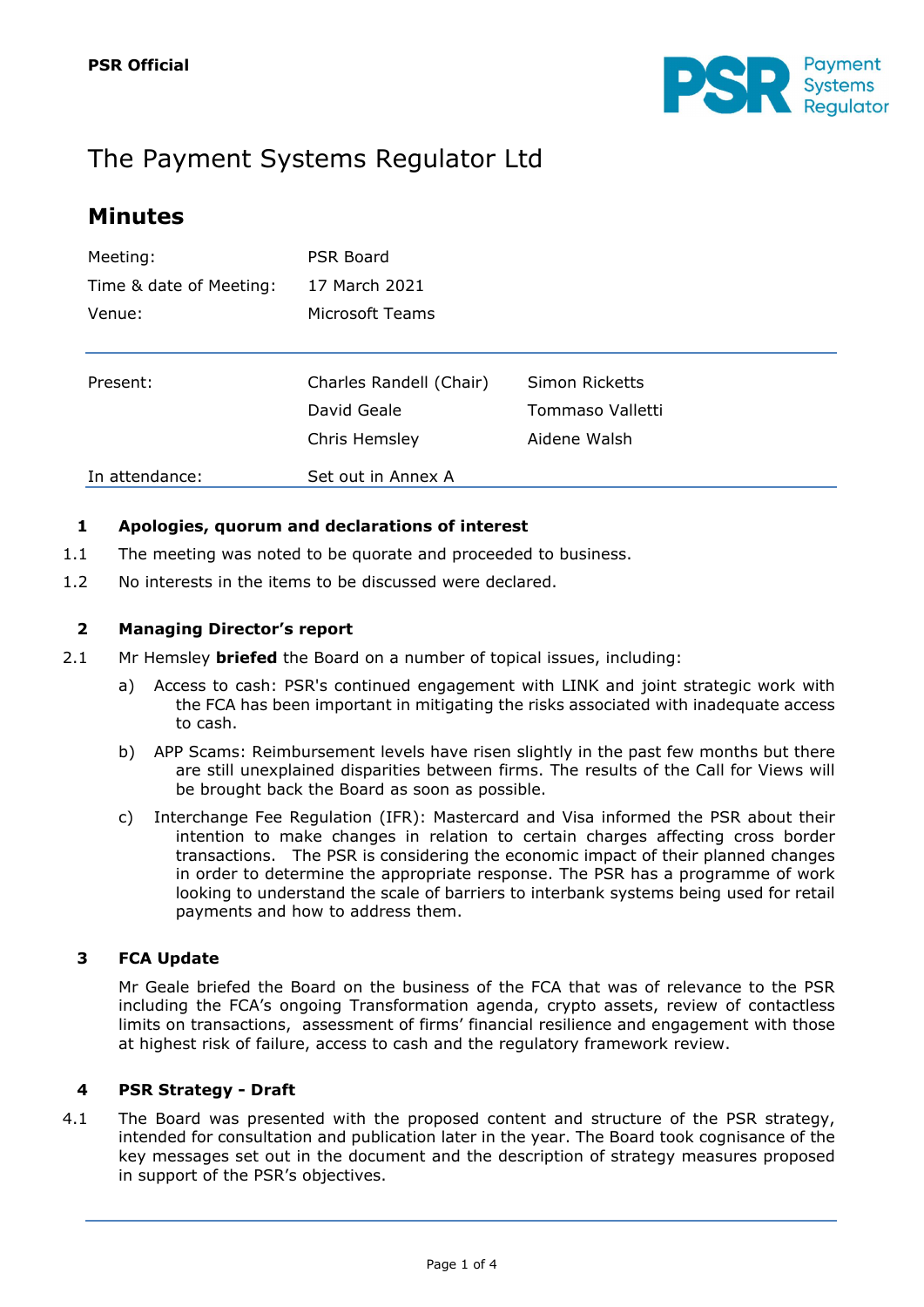4.2 The Board **noted** the engagement plan for the draft strategy and raised the importance of clear communication of its role, areas of focus and stakeholder perception. The Board also gave its steer and welcomed further discussions on measuring success outcomes in line with the PSR's strategic objectives.

|                  | The Board agreed to delegate authority to the MD and Chair to approve |
|------------------|-----------------------------------------------------------------------|
| <b>Decision:</b> | the final draft strategy and consultation paper for publication.      |

#### **5 Annual Plan & Budget 2021-22 Publication**

- 5.1 The Board was presented with the final version of the Annual Plan and Budget for the year 2021/22. The Board **noted** that existing work will continue from 2020/21, whilst also focusing on some new priorities to ensure the PSR continues to deliver effectively against its objectives.
- 5.2 The Board **discussed** the structure of the plan and recommend changes in line with the PSR's objectives.

| <b>Decision:</b> | The Board approved the Annual Plan and Budget 2021/2022, in principle,<br>for publication on 24 March 2021.      |
|------------------|------------------------------------------------------------------------------------------------------------------|
| <b>Decision:</b> | The Board delegated authority to the Chair and MD to approve the final<br>edits and design prior to publication. |

#### **6 Pay.UK capability – Next steps following skilled person report**

- 6.1 The Board was briefed on the key findings of the skilled person report into Pay.UK's capability to deliver the NPA programme.
- 6.2 The Board **noted** the proposal to address stakeholder concerns about the risk levels of the NPA programme by reviewing the scope and approach to procurement and monitoring the implementation of the skilled person recommendations.
- 6.3 The Board **noted** the PSR's approach to monitoring implementation of the recommendations of the Skilled Persons report.

#### **7 Minutes and matters arising**

- 7.1 The minutes of the Board meeting held on 20 January 2021 were approved, subject to minor typographical errors being corrected.
- 7.2 The progress in respect of the matters arising from previous meetings was noted.
- 7.3 Written procedures taken since the last meeting were noted.

#### **8 Committee Report**

8.1 The Chair's report from the Joint AuditCo/RiskCo meeting was noted.

#### **9 PSR Panel Update**

9.1 The Board noted the report from the Chair of the PSR Panel.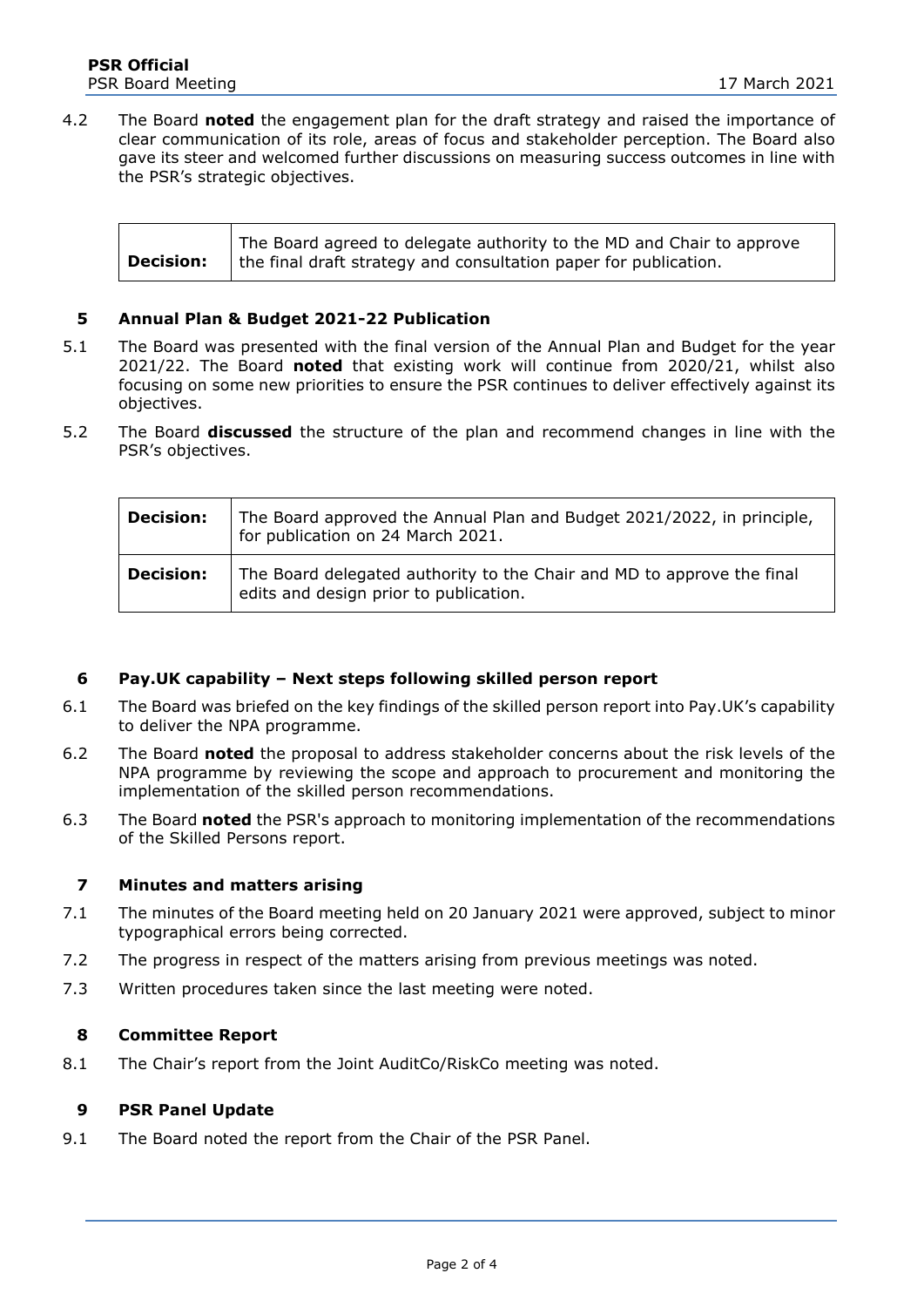#### **10 Items for noting**

- 10.1 The following papers were **noted**:
	- a) Minutes of meetings of the Executive Committee that took place on 7 January, 19 January and 16 February
	- b) Board Effectiveness Review update on actions from 2020 review and plan for 2021 review
	- c) Draft agenda for the PSR Board Meeting on 19 May

#### **11 Any other business**

11.1 There being no further items of business to discuss, the meeting closed.

**Charles Randell** Chair